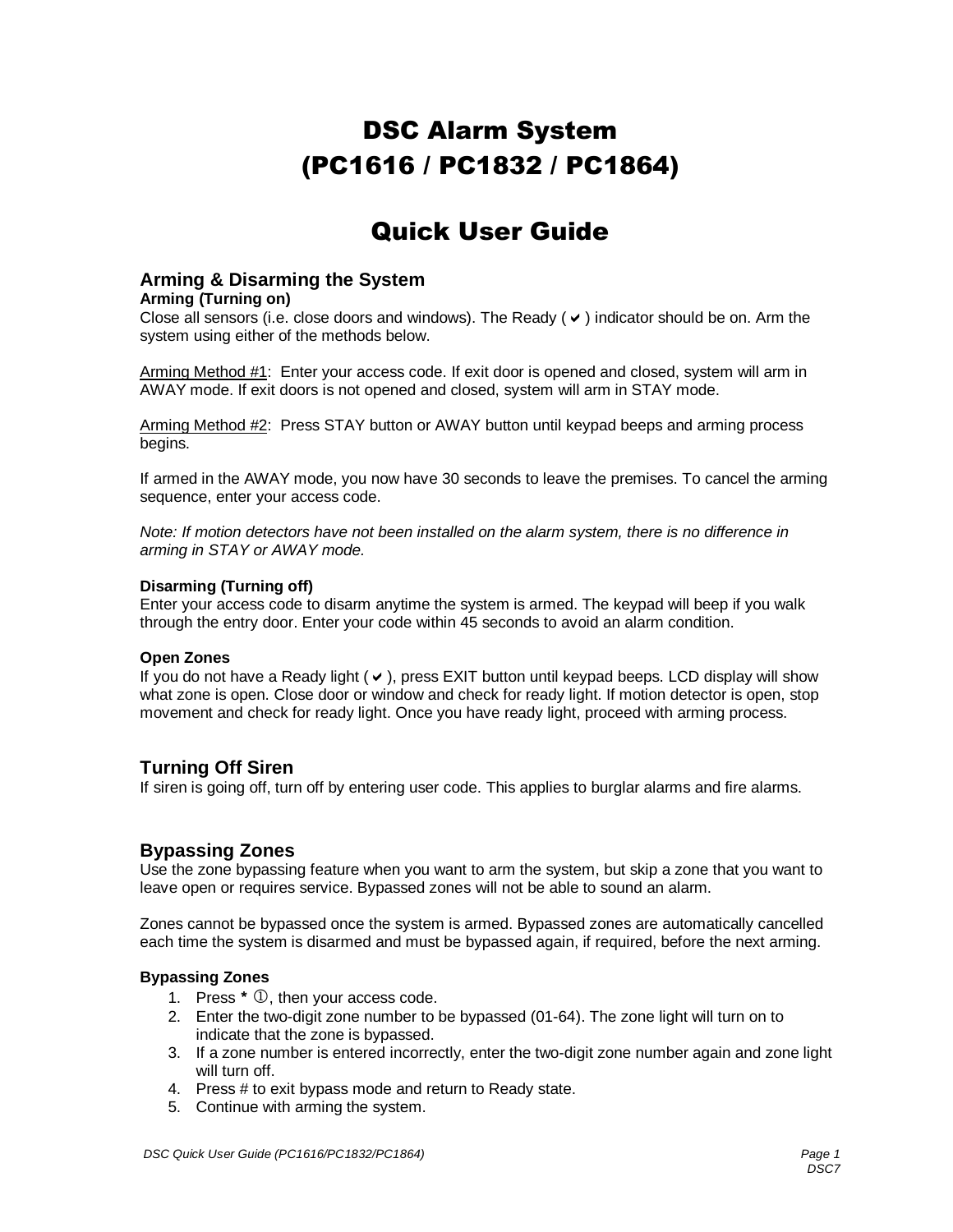#### **Recalling Bypassed Zones**

To recall the last set of bypassed zones:

- 1. Press  $*$   $\mathbb{O}$ , then your access code.
- 2. Press  $\circled{9}$   $\circled{9}$ .
- 3. Press # to exit bypass mode and return to Ready state.
- 4. Continue with arming the system.

#### **Alarm Memory**

When an alarm occurs, the Memory indicator (and Fire indicator, if applicable) will turn on. To view which sensor(s) generated the alarm press  $* \mathcal{D}$ . The corresponding sensor number will flash.

Press # to exit. To clear the memory, arm and disarm the system.

## **Sensor Reset**

Certain sensors (such as smoke detectors and glass break detectors) have to be reset after an alarm. To reset detectors, press and hold the RESET key  $(\rightarrow)$  for 2 seconds.

If a sensor fails to reset, it may still be detecting an alarm condition. If the sensor reset is successful, the alarm is cancelled and the siren will stop. If unsuccessful, the alarm will reactivate and the siren will continue to sound.

Note: If unable to reset a sensor, call your alarm company for service.

## **Access Codes**

#### **Master Access Code**

The master code is the only code that can add and delete other user codes and perform other various functions (such as entering date and time) on the alarm system. The master code can be changed, but cannot be deleted.

To change the Master Access Code:

- 1. Press \* 5, then the current Master Code.
- 2. Press 40.
- 3. Enter the new 4-digit Master Code.
- 4. Press # to exit.

#### **User Access Codes**

The system will allow up to 72 individual user codes. As codes are added and deleted, keep a list in a safe location for reference. An accurate list will help track codes as future changes are made.

To Add or Change a User Access Code:

- 1. Press \* **5**, then enter Master Code.
- 2. Press 2-digit user slot number (01-72)
- 3. Enter 4-digit user code
- 4. Press # to exit.

#### To Delete a User Access Code:

- 1. Press \* **5**, then enter Master Code.
- 2. Enter 2-digit user slot number (01-72)
- 3. Press \*.
- 4. Press # to exit.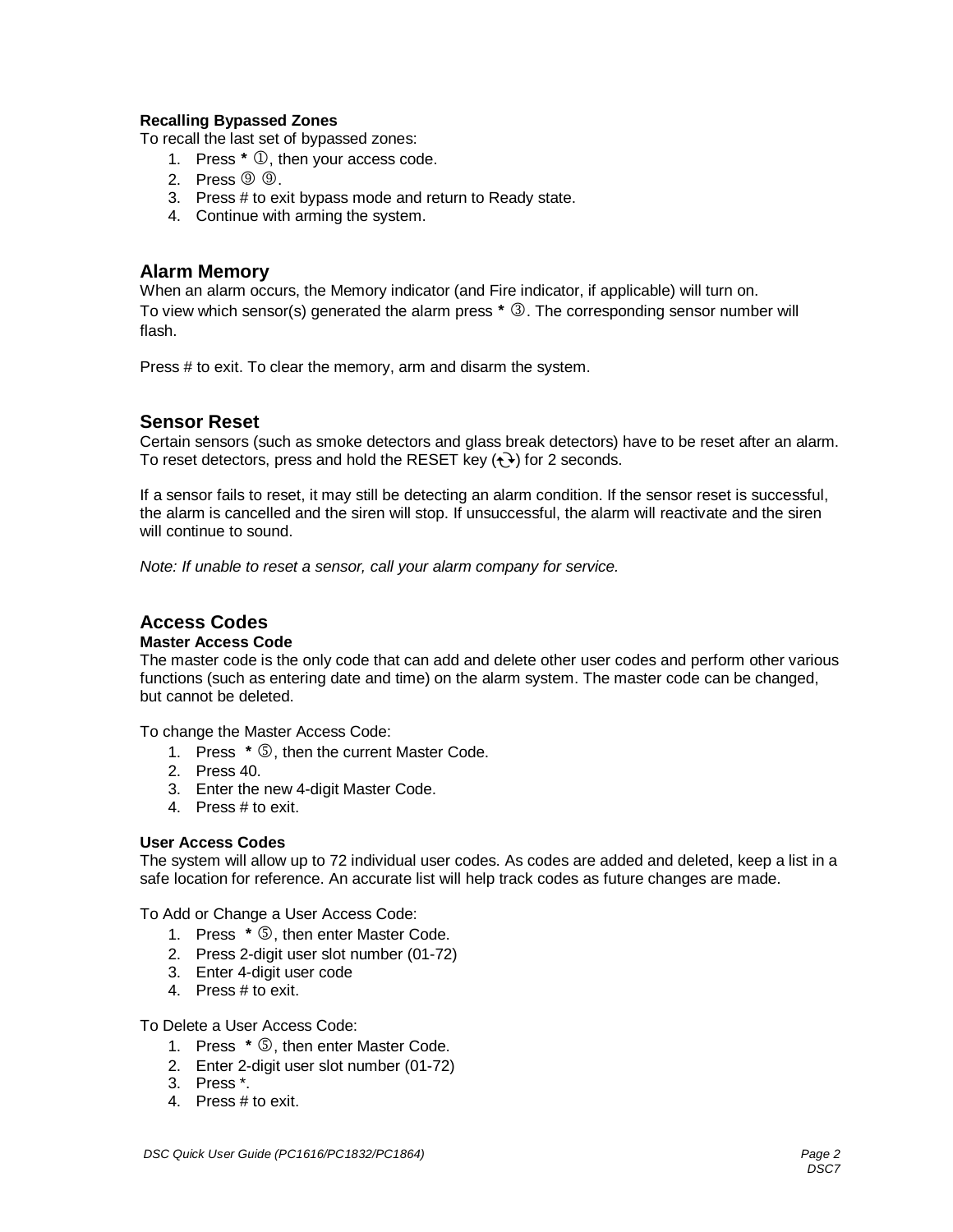## **Chime Mode**

Your system can alert you to the opening of a door while it is disarmed by using the CHIME feature. When activated, three beeps will sound at the keypad whenever a door is opened.

Press CHIME button (bell with musical note) for 2 seconds to enable or disable the chime feature. The CHIME icon will appear in display when feature is turned on.

### **Time & Date Programming**

- 1. Press \*  $\circled{0}$ , then enter your Master Access Code.
- 2. Press  $(D)$ .
- 3. Enter the time in 24-hour format (HH:MM).
- 4. Enter the date (MM:DD:YY).
- 5. Press # to exit programming.

## **Keypad Adjustments**

#### **Brightness and Contrast**

The keypad has 4 different brightness/contrast levels.

- 1. Press \*  $\circled{0}$ , then enter your Master Access Code.
- 2. Use the > key to move through the 4 different backlighting levels.
- 3. The level is automatically saved when you press # to exit.

#### **Buzzer Level**

The keypad has 21 different buzzer levels. A level of 00 disables the buzzer.

- 1. Press  $*$   $\circled{0}$ , then enter your Master Access Code.
- 2. Use the < key to move through the 21 different buzzer levels.
- 3. The level is automatically saved when you press # to exit.

## **Trouble Conditions**

When a trouble condition is detected, the System Trouble  $(\triangle)$  indicator will turn on and the keypad will beep every 10 seconds. Press # to silence the beeps. Press  $* \oslash$  to view the trouble condition. The Trouble indicator will flash and the corresponding trouble number will display. Use the chart below to determine the trouble condition.

 1..........Service required. Press [1] again and one or more of the below numbers will appear on the keypad display:

- 1. Low Battery **5. General System Supervisory**
- 2. Bell Circuit Trouble 6. Not used
	-
- 3. General System Trouble 7. PC5204 Low Battery
- 4. General System Tamper 8. PC5204 AC Failure

 **Action:** If low battery appears, replace panel backup battery. If any other trouble appears, call for service.

2..........Indicates the loss of AC power.

 **Action:** If building/house has power, but panel has no power, verify system is still plugged in to outlet. If no apparent reason for trouble, call for service.